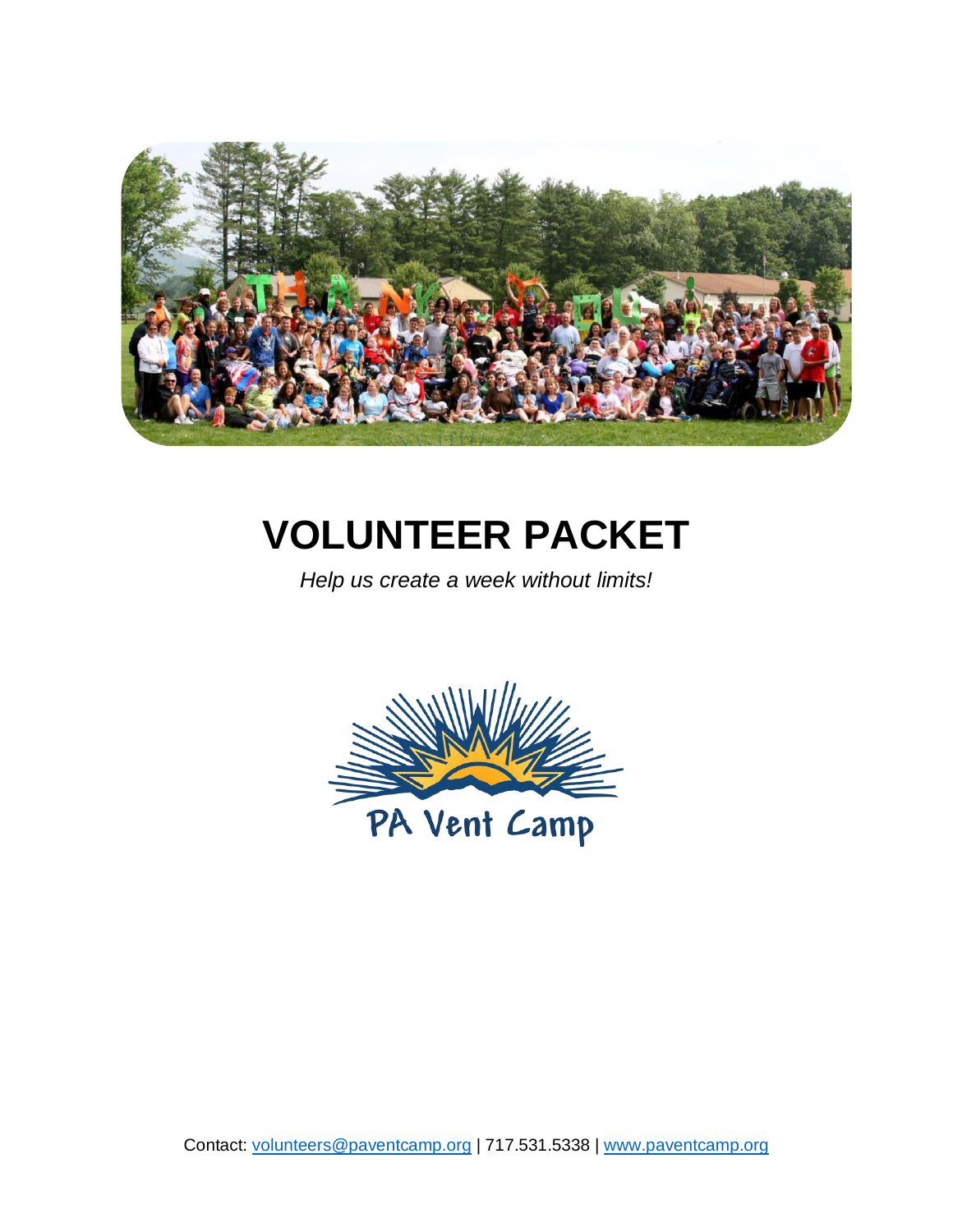#### **HELLO!** FROM THE PA VENT CAMP FAMILY

Thank you for your interest in getting involved with PA Vent Camp! Hosted on the grounds of Camp Victory in Millville, Pennsylvania, and managed by medical professionals with decades of experience in caring for those with complex respiratory needs, PA Vent Camp provides ventilator-dependent children and adults the opportunity to explore their independence and grow in a safe environment.

Volunteers who attend PA Vent Camp can count on an experience that will shape their personal, emotional, and professional lives forever. Once a part of the PA Vent Camp family, always a part of the PA Vent Camp family. Welcome!

Sincerely,

Tonya YMiller

Tonya Miller Executive Director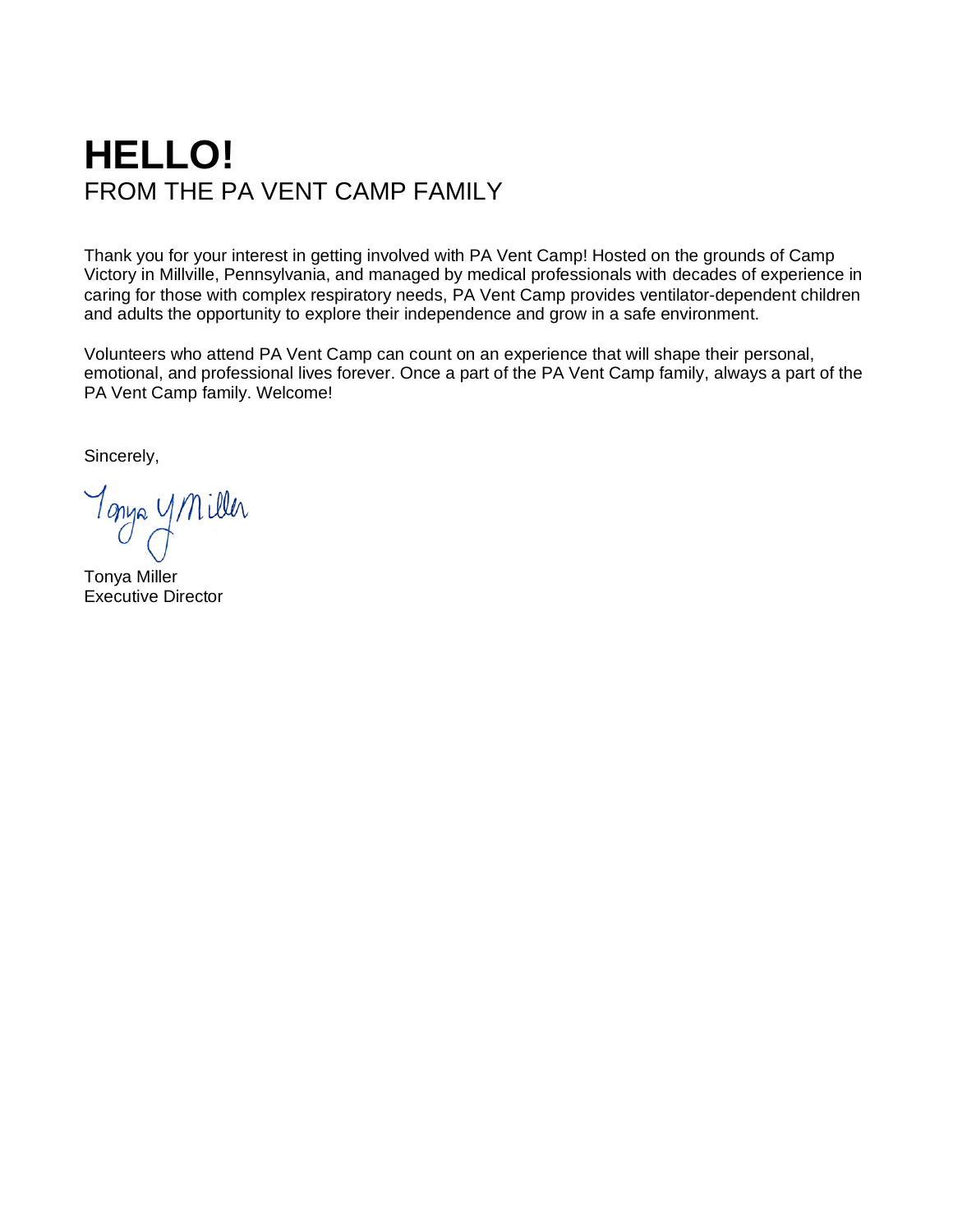## **PA VENT CAMP & HORIZONS**

PA Vent Camp was founded in 1993 with just a handful of campers and has since grown to serve nearly 60 campers each year between the two camps it offers. All campers who attend PA Vent Camp or Horizons are dependent on a ventilator, CPAP, or Bi-PAP for all or part of the day.

Though camp is based in Pennsylvania, we welcome campers and volunteers from any geographical location.



**PA Vent Camp and Horizons are held at Camp Victory in Millville, PA.**





Camp Victory 58 Camp Victory Road Millville, PA 17846 www.campvictory.org

Camp Victory's grounds are designed to hosts a variety of camps for special needs children throughout the year. Because of this, the campgrounds are well-equipped with accessible buildings, paved walkways, indoor plumbing (running hot/cold water), air-conditioned cabins with bunk beds and hospital beds, a medical shed, and a cafeteria that serves three delicious meals every day we're there.

The campgrounds also include accessible actives, including a zip-line, rock wall, craft pavilion, archery range, nature center, treehouse, outdoor stage, and pond.

Every camper cabin has at least one assigned licensed practitioner (nurse or physician) as well as a respiratory therapist. Other physicians, physical/speech/respiratory therapists, nurses, and nurse practitioners are available at all times in case of emergency.

If you're looking to experience the day-to-day life of a child with disabilities in a real-life setting (outside of a hospital or long-term care facility), this is the place to do it! There's so much to learn for both medical and non-medical volunteers.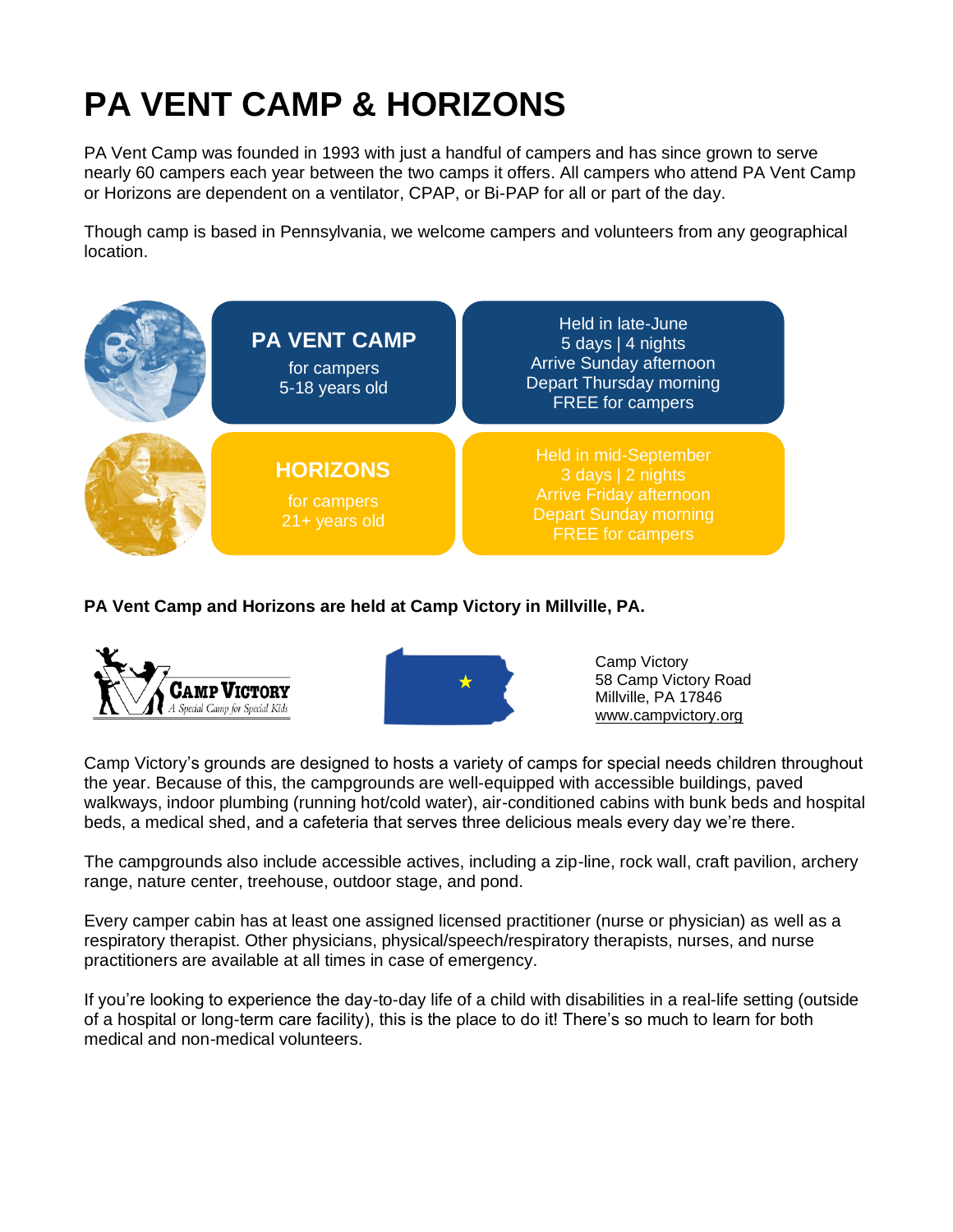### **VOLUNTEER ROLES**

Our volunteers are medical and non-medical team members dedicated to helping make camp as fun (and safe) as possible. PA Vent Camp volunteers have a positive, can-do attitude and an abundance of patience and energy for the week they are at camp! Volunteer roles include:

- **PARTNER:** Partners are paired with a camper and help to care for their needs, get involved with activities or crafts, and generally buddy up with the camper for the week. Partners do not necessarily need to have a medical background; however, this is helpful for many of our campers.
- **JUNIOR PARTNER:** Junior Partners (ages 13-17) are paired with an adult partner and help around camp as needed.
- **ACTIVITIES STAFF:** The activities staff brings the creative aspect of camp. This group is in charge of all of the activities for the week including arts and crafts, dance, talent show, etc.
- **TEAM LEADER:** Team leaders are nurses or respiratory therapists who are in charge of making sure the campers have all of their medical needs met. This included medication administration, feeds, respiratory therapies, etc.
- **STUDENT:** Nursing and respiratory/occupational/physical therapy students are always welcome at camp. This is a great opportunity for these individuals to advance their clinical knowledge.





While we try to accept everyone who applies, space may be limited. We will do our best to accommodate your interests and preferences, but please note that changes may occur at any time for any reason. Also note that a background check and other clearances must be completed before attending camp.



#### **Volunteer Registration**

If you are interested in volunteering for all or part of PA Vent Camp or Horizons, you must complete a volunteer registration form and all the necessary clearances.

- 1. Visit [www.paventcamp.org/volunteers](http://www.paventcamp.org/volunteers)
- 2. Click the "Volunteer Registration" button
- 3. Complete and submit the form
- 4. Review the clearance information and complete before arriving at camp.

Once the registration is received, a staff member will reach out to you with additional information.

**Questions?** Contact [volunteers@paventcamp.org](mailto:volunteers@paventcamp.org)